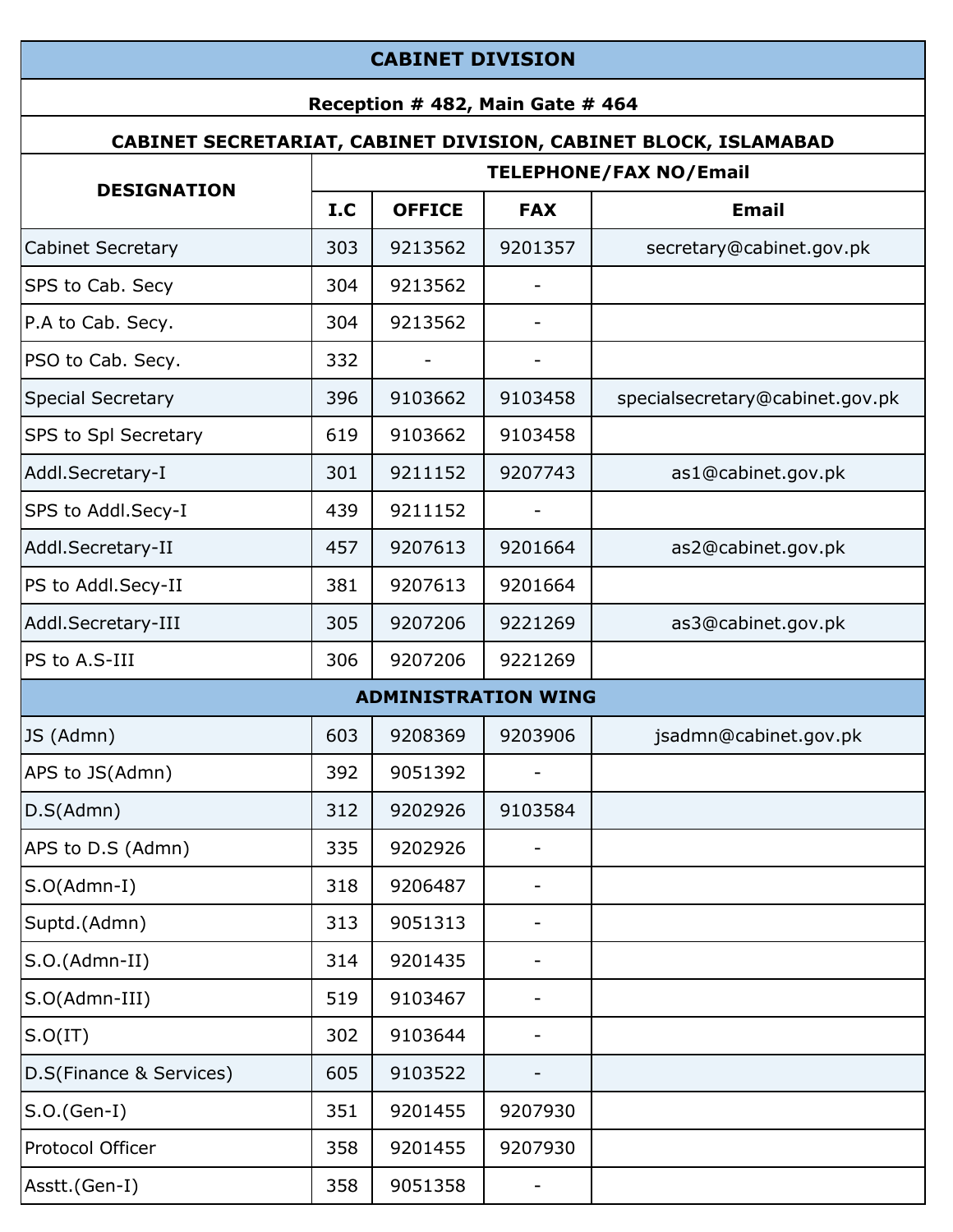| $S.O.(Gen-II)$                     | 334 | 9201467 |                          |                          |  |  |  |
|------------------------------------|-----|---------|--------------------------|--------------------------|--|--|--|
| Asstt (G-II)                       | 354 | 9051354 |                          |                          |  |  |  |
| Committtee Room (2nd Floor)        | 328 | 9202836 |                          |                          |  |  |  |
| $ S.O.(Acctt-I) $                  | 315 | 9201443 |                          |                          |  |  |  |
| Cashier                            | 319 | 9051319 |                          |                          |  |  |  |
| $ S.O(Acctt-II) $                  | 316 | 9206415 |                          |                          |  |  |  |
| Supdt (R&I)                        | 353 | 9206211 |                          |                          |  |  |  |
| Pension Cell                       | 400 | 9202805 |                          |                          |  |  |  |
| Director (IT)                      |     | 9103460 |                          |                          |  |  |  |
| Deputy Director (IT)               | 331 | 9103469 |                          |                          |  |  |  |
| Assistant Director (IT)            | 517 | 9051517 |                          |                          |  |  |  |
| Programmer                         | 521 | 9051521 |                          |                          |  |  |  |
| D.S(Coord)                         | 522 |         |                          |                          |  |  |  |
| S.O.(Council)                      | 389 | 9103461 |                          |                          |  |  |  |
| S.O(Hiring)                        | 445 | 9201524 |                          |                          |  |  |  |
| Suptd (Hiring)                     | 505 | 9051505 |                          |                          |  |  |  |
| S.O(Complaint)                     | 513 | 9202666 |                          |                          |  |  |  |
| S.O(NGO/TK)                        | 342 | 9201055 |                          |                          |  |  |  |
| Confidential Officer               | 341 | 9206519 |                          |                          |  |  |  |
| <b>TK Section</b>                  | 324 | 9051329 |                          |                          |  |  |  |
| Day Care Center                    | 606 |         |                          |                          |  |  |  |
| <b>FINANCE &amp; ACCOUNTS WING</b> |     |         |                          |                          |  |  |  |
| CF&AO                              | 610 | 9103561 |                          | cf.ao@cabinet.gov.pk     |  |  |  |
| APS to CF&AO                       | 440 | 9103561 | $\overline{\phantom{a}}$ |                          |  |  |  |
| S.O(Audit & PAC)                   | 317 | 9206213 |                          |                          |  |  |  |
| Dy. Chief (Projects)               | 446 | 9207582 |                          |                          |  |  |  |
| Research Officer                   | 397 | 9206394 |                          |                          |  |  |  |
| <b>CABINET WING</b>                |     |         |                          |                          |  |  |  |
| JS (Cabinet)                       | 321 | 9202918 | 9103462                  | jscabinet@cabinet.gov.pk |  |  |  |
| APS to J.S(Cab)                    | 355 | 9202918 |                          |                          |  |  |  |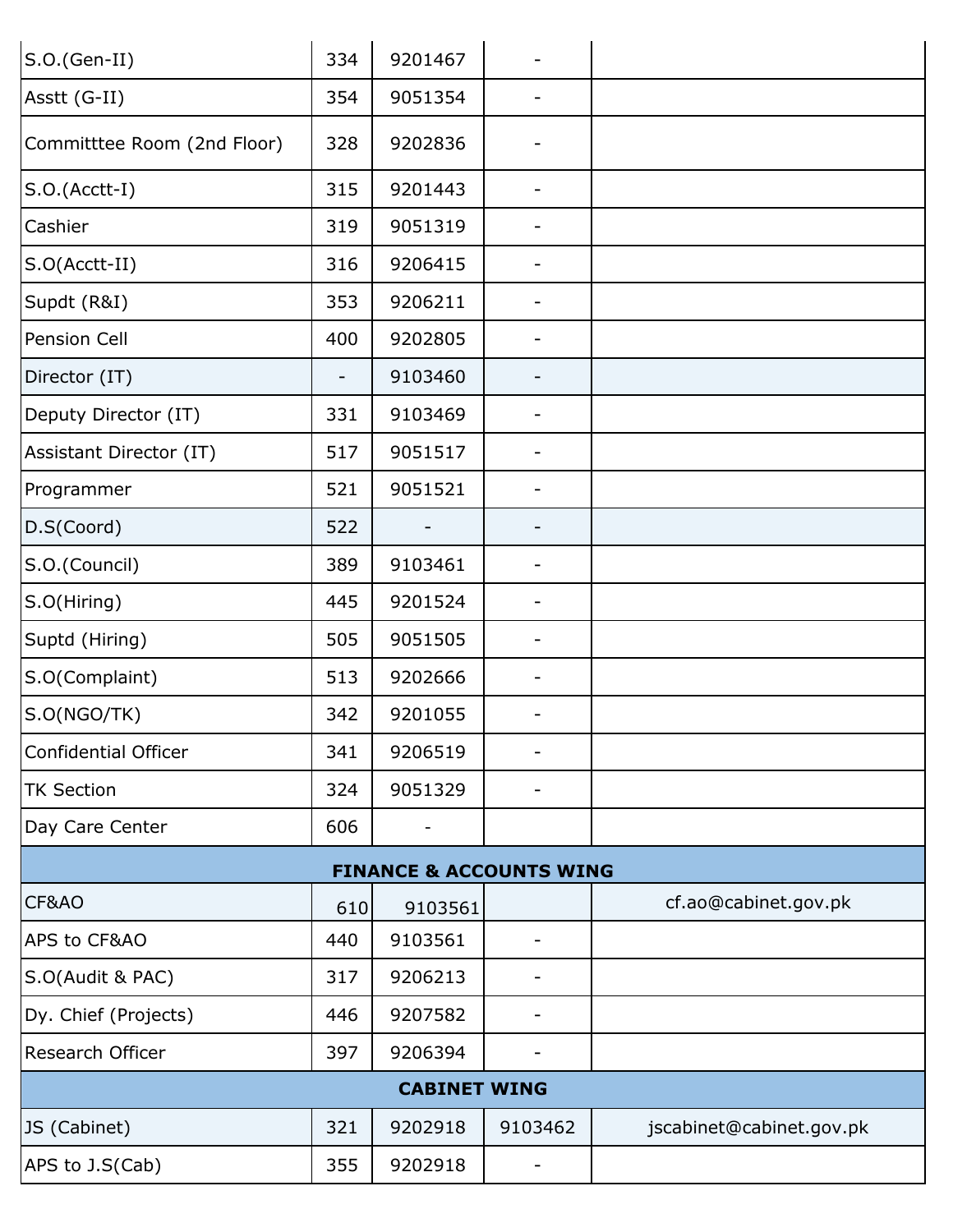| D.S(Cabinet)                       | 515 | 9103489                          |                          |                              |  |  |  |
|------------------------------------|-----|----------------------------------|--------------------------|------------------------------|--|--|--|
| S.O (Cabinet)                      | 322 | 9202920                          | 9203234                  |                              |  |  |  |
| <b>Cabinet Section</b>             | 463 |                                  |                          |                              |  |  |  |
| S.O(Progress-I)                    | 376 | 9206498                          |                          |                              |  |  |  |
| S.O(Progress-III)                  |     | 9103294                          | $\overline{\phantom{a}}$ |                              |  |  |  |
| S.O(Sqdn)                          | 448 | 9103638                          |                          |                              |  |  |  |
| AD/AO(Sqdn)                        | 516 | 9103661                          |                          |                              |  |  |  |
| C.O. 6th Aviation Sqn              |     |                                  |                          |                              |  |  |  |
| <b>Sprots Complex</b>              |     | 9209258                          |                          |                              |  |  |  |
| D.S.(Min)                          | 378 | 9208078                          |                          |                              |  |  |  |
| $S.O.(Min-I)$                      | 468 | 9205303                          |                          |                              |  |  |  |
| $S.O(Min-II)$                      | 346 | 9206601                          |                          |                              |  |  |  |
|                                    |     | <b>CABINET COMMITTEES WING</b>   |                          |                              |  |  |  |
| JS (Cab. Committees)               | 325 | 9203014                          | 9203803                  | js.committees@cabinet.gov.pk |  |  |  |
| APS to JS (Cab.Committees)         | 350 | 9203014                          |                          |                              |  |  |  |
| D.S (Cab.Committees)               | 511 | 9201375                          |                          |                              |  |  |  |
| S.O (Cab.Committees)               | 326 | 9203016                          | 9224833                  |                              |  |  |  |
| Assistant (Cab.Committees)         | 443 | 9051443                          |                          |                              |  |  |  |
| S.O.(Progress-II)                  | 365 | 9103581                          |                          |                              |  |  |  |
|                                    |     | <b>REGULATORY AUTHORITY WING</b> |                          |                              |  |  |  |
| JS(RA)                             | 307 | 9214569                          | 9207205                  | jsra@cabinet.gov.pk          |  |  |  |
| APS to J.S(RA)                     | 349 | 9214569                          |                          |                              |  |  |  |
| DS(RA)                             | 323 | 9103643                          |                          |                              |  |  |  |
| $S.O(RA-I)$                        | 330 | 9103637                          |                          |                              |  |  |  |
| $S.O(RA-II)$                       | 477 | 9223451                          | $\overline{\phantom{a}}$ |                              |  |  |  |
| $SO (RA-III)$                      | 385 | 9201444                          | $\overline{\phantom{a}}$ |                              |  |  |  |
| $S.O(RA-IV)$                       | 509 | 9103545                          | -                        |                              |  |  |  |
| <b>NATIONAL DOCUMENTATION WING</b> |     |                                  |                          |                              |  |  |  |
| Director                           | 394 | 9103473                          | 9206586                  |                              |  |  |  |
| <b>Assistant Director-I</b>        | 311 | 9205160                          | $\overline{\phantom{a}}$ |                              |  |  |  |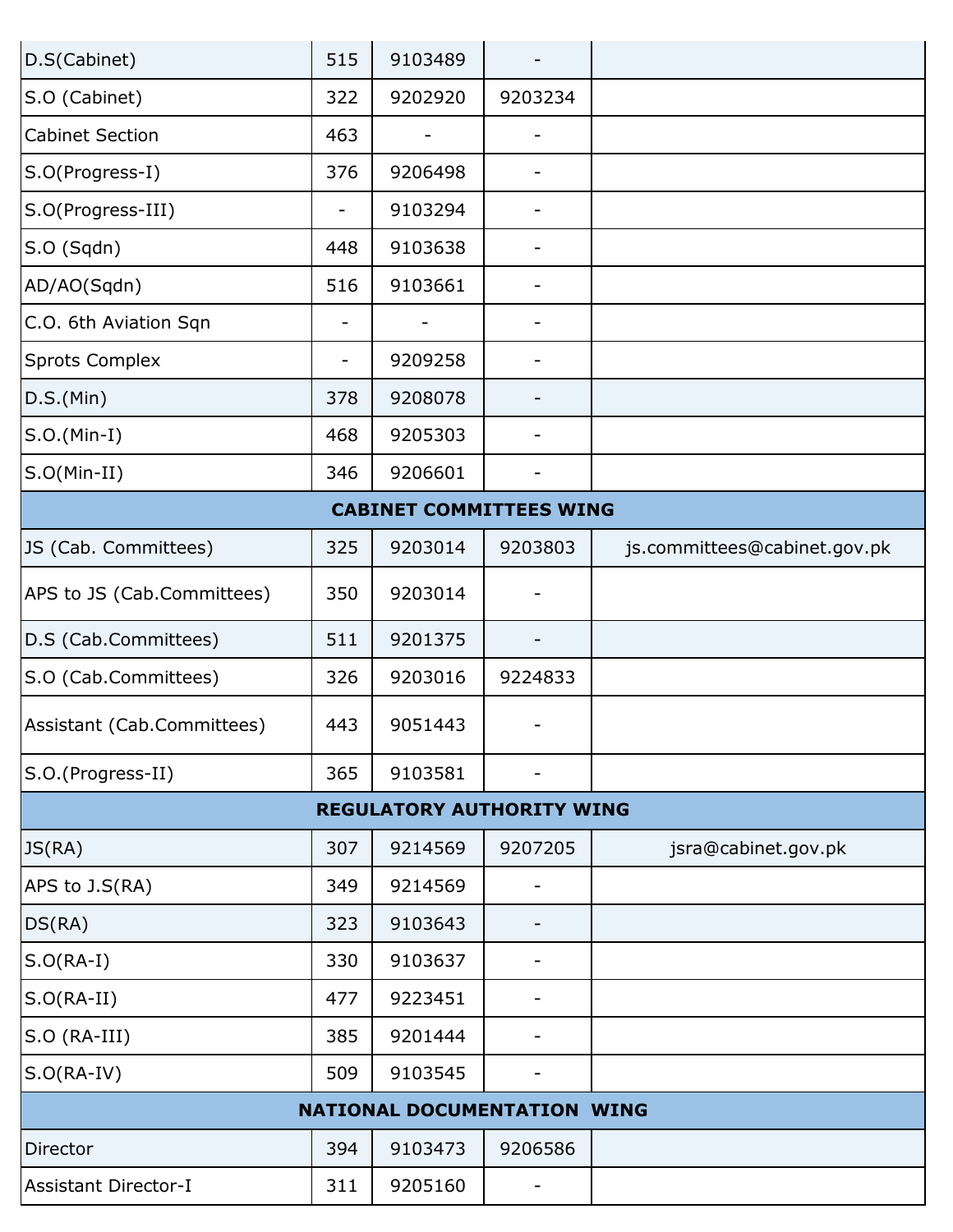| <b>Assistant Director-II</b> | 611 | 9103631                            |         |                       |
|------------------------------|-----|------------------------------------|---------|-----------------------|
| Deputy Director-I            |     | 9103473                            |         |                       |
| Deputy Director-II           | 450 | 9103642                            |         |                       |
| Deputy Director-III          | 395 | 9202506                            |         |                       |
| Deputy Director-IV           | 367 | 9103483                            |         |                       |
| Deputy Director(Tech)        | 398 | 9201414                            |         |                       |
| Mircro Filming Officer       | 459 | 9205175                            |         |                       |
| Asst. Micro Filming Officer  | 455 | 9205175                            |         |                       |
| S.O(Record)                  | 503 | 9103529                            |         |                       |
| Bibliographer                | 438 | 9205164                            |         |                       |
| Library (main)               | 363 | 9201485                            |         |                       |
|                              |     | <b>OFFICE OF SECRETARY'S (BOT)</b> |         |                       |
| Secretary (BOT)              | 300 | 9103627                            |         |                       |
| P.A to Secretary             | 391 | 9103627                            |         |                       |
|                              |     | <b>ORGANIZATON WING</b>            |         |                       |
| J.S (Org.)                   | 372 | 9209142                            | 9203467 | js.org@cabinet.gov.pk |
| APS to J.S(Org.)             | 431 |                                    |         |                       |
| S.O(CPC)                     | 370 | 9207182                            |         |                       |
| Supdt.(Transport)            | 386 | 9207182                            |         |                       |
| D.S(Organization-I)          | 453 | 9207779                            |         |                       |
| S.O (Organization-I)         | 607 | 9103554                            |         |                       |
| S.O(Organization-II)         | 544 | 9218386                            |         |                       |
| D.S(Organization-II)         | 542 | 9103515                            |         |                       |
| S.O(Organization-III)        | 352 | 9103630                            |         |                       |
| S.O(Organization-IV)         | 444 | 9209712                            |         |                       |
|                              |     | <b>MILITARY WING</b>               |         |                       |
| DG(MW/Awards)                | 327 | 9202912                            | 9203028 | jsmw@cabinet.gov.pk   |
| PS to DG(MW)                 | 393 | 9202912                            |         |                       |
| Director (M-I)               | 514 | 9103494                            | 9203028 |                       |
|                              |     |                                    |         |                       |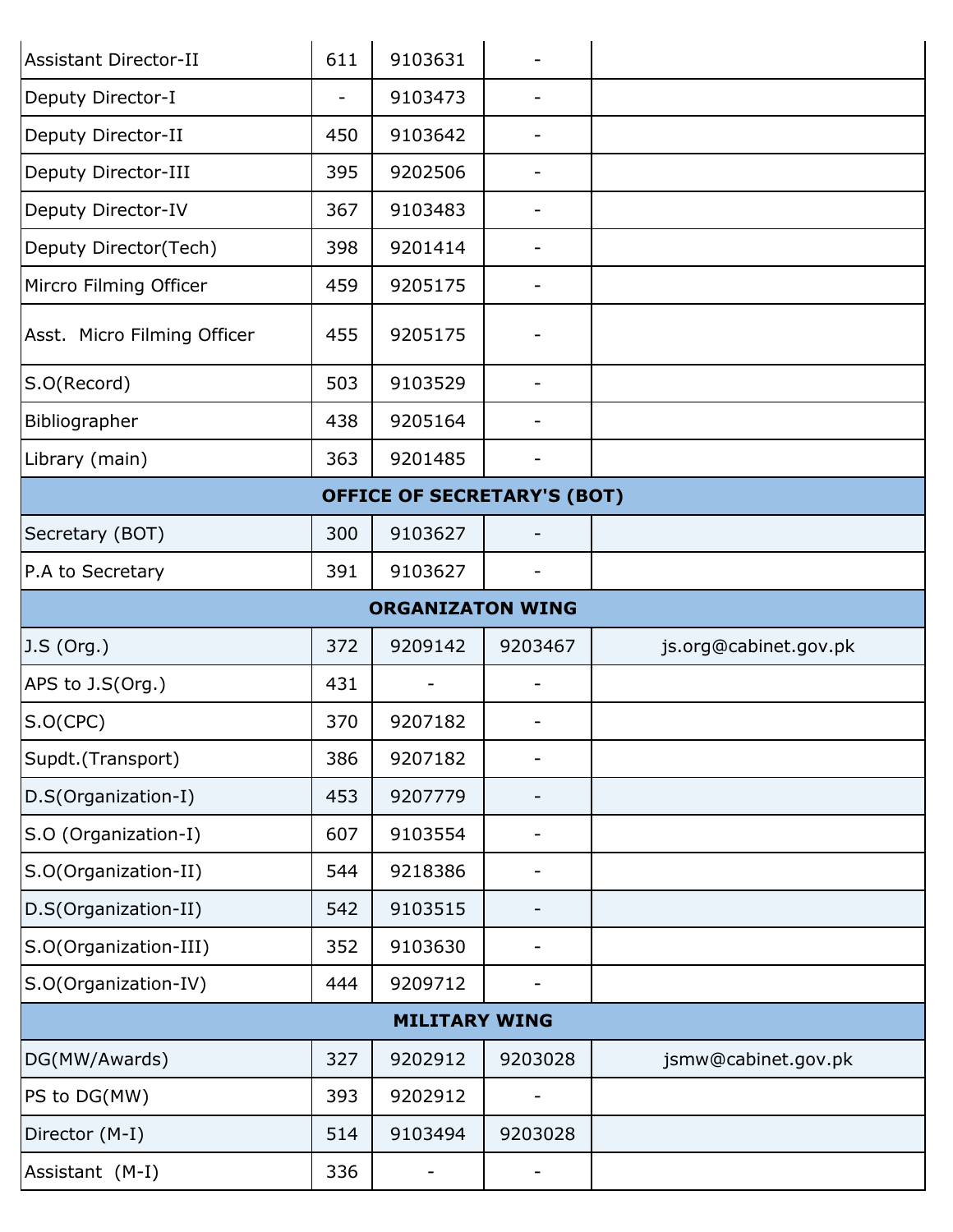| $SO(MW-I)$                                                      | 340 | 9208275                  |         |                                                                    |
|-----------------------------------------------------------------|-----|--------------------------|---------|--------------------------------------------------------------------|
| Director (M-II)                                                 | 339 | 9202943                  |         |                                                                    |
| $S.O(MW-II)$                                                    | 399 | 9218898                  |         |                                                                    |
| D.S(Awards)                                                     | 338 | 9103550                  |         |                                                                    |
| S.O(Awards-I)                                                   | 362 | 9203013                  | 9239499 |                                                                    |
| S.O(Awards-II)                                                  | 361 | 9103524                  |         |                                                                    |
| Suptd. (Awards)                                                 | 502 |                          |         |                                                                    |
|                                                                 |     |                          |         | NATIONAL TELECOMMUNICATION & INFORMATION TECHNOLOGY SECURITY BOARD |
| Secretary (NTISB)                                               | 309 | 9208054                  | 9209718 | secntisb@cabinet.gov.pk                                            |
| APS to Secretary                                                | 489 |                          |         |                                                                    |
| D.S(NTISB)                                                      | 377 | 9208854                  |         |                                                                    |
| Asstt.Secy(NTISB-I)                                             | 387 | 9103543                  |         |                                                                    |
| Asstt.Secy(NTISB-II)                                            | 308 | 9204560                  |         |                                                                    |
| S.O(CS)                                                         | 368 | 9103564                  |         |                                                                    |
| S.O(Security)                                                   | 380 | 9203299                  |         |                                                                    |
| DSP (Security)                                                  | 504 | 9207380                  |         |                                                                    |
|                                                                 |     |                          |         | ADVISORS & SPECIAL ASSISTANTS TO PM, ISLAMABAD.                    |
| <b>Advisor to PM (Institutional</b><br><b>Reform Austerity)</b> |     | 9202228                  | 9203323 |                                                                    |
| PS to Advisor                                                   |     | 9202228                  | 9203323 |                                                                    |
| <b>Advisor to PM</b><br>(Establishment)                         |     | 9213877                  | 9216607 |                                                                    |
| PS to Advisor                                                   |     | 9103684                  | 9103685 |                                                                    |
| <b>SAPM on Accountability</b>                                   |     | 9202370                  | 9201888 |                                                                    |
| <b>SPS to SAPM</b>                                              |     | 9202370                  | 9201888 |                                                                    |
| <b>SAPM on Political Affairs</b>                                |     | 9208235                  | 9208239 |                                                                    |
| PS to SAPM                                                      |     | 9208235                  | 9208239 |                                                                    |
| <b>SAPM on Media</b>                                            |     | 9205972                  | 9217500 |                                                                    |
| PS to SAPM                                                      |     | 9205972                  | 9217500 |                                                                    |
|                                                                 |     | <b>FA's ORGANIZATION</b> |         |                                                                    |
| F.A (Cabinet)/JS                                                | 366 | 9207622                  | 9202098 |                                                                    |
| APS to F.A                                                      | 329 | 9207622                  |         |                                                                    |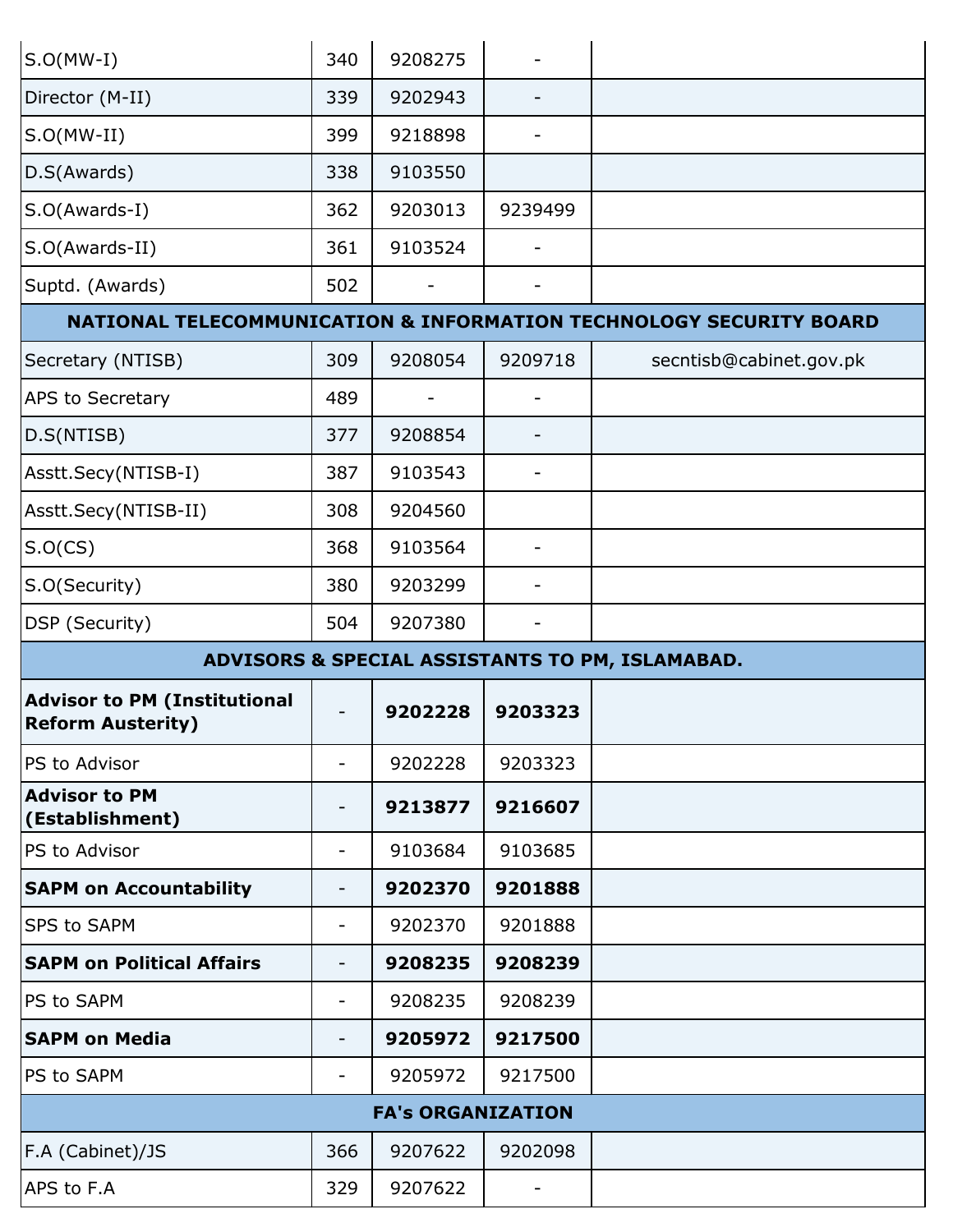| DFA (Cabinet)                  | 347 | 9202930                             |                          |                                |  |  |  |
|--------------------------------|-----|-------------------------------------|--------------------------|--------------------------------|--|--|--|
| A.O to DFA (Cabinet)           | 373 | 9103546                             |                          |                                |  |  |  |
| <b>DEVELOPMENT WING</b>        |     |                                     |                          |                                |  |  |  |
| Sr. J.S(Development)           | 622 | 9103459                             | 9103629                  | js.development2@cabinet.gov.pk |  |  |  |
| APS to J.S                     | 411 | 9103459                             | $\overline{\phantom{a}}$ |                                |  |  |  |
| D.S (Development)              | 343 | 9207232                             | $\overline{\phantom{a}}$ |                                |  |  |  |
| Section Officer (Development)  | 320 | 9103626                             |                          |                                |  |  |  |
| Director (Programme)           | 631 | 9207635                             |                          |                                |  |  |  |
| Deputy Director (Programme)    | 449 | 9103580                             |                          |                                |  |  |  |
| Assistant Director (Programme) | 432 | 9103471                             |                          |                                |  |  |  |
| Director (Data Centre)         | 413 | 9103544                             |                          |                                |  |  |  |
| Data Processing Assistant      | 413 |                                     |                          |                                |  |  |  |
| Sr. Account Officer            | 360 | 9103507                             |                          |                                |  |  |  |
| <b>Accounts Officer</b>        | 390 | 9202510                             |                          |                                |  |  |  |
| Asst. Account Officer          | 390 |                                     |                          |                                |  |  |  |
|                                |     | <b>LITIGATION / DEVOLUTION WING</b> |                          |                                |  |  |  |
| Joint Secretary (Docu/Devo)    | 356 | 9207037                             | 9051506                  | js.lit.devo@cabinet.gov.pk     |  |  |  |
| APS to J.S                     | 506 | 9207037                             |                          |                                |  |  |  |
| D.S(Lit.)                      | 548 | 9103593                             |                          |                                |  |  |  |
| $S.O.(Imp-I)$                  |     | 9203380                             |                          |                                |  |  |  |
| S.O(Litigation-I)              | 345 | 9208153                             |                          |                                |  |  |  |
| S.O(Litigation-II)             | 524 | 9103539                             |                          |                                |  |  |  |
| S.O(Litigation-III)            | 614 | 9103504                             |                          |                                |  |  |  |
| Supdt. Devolution (Coord)      |     | 9103620                             |                          |                                |  |  |  |
| <b>COMMON SERVICES</b>         |     |                                     |                          |                                |  |  |  |
| <b>Medical Officer</b>         | 382 | 9103500                             |                          |                                |  |  |  |
| Dispenser/ASK                  | 383 |                                     |                          |                                |  |  |  |
| Reception                      | 482 | 9051482                             |                          |                                |  |  |  |
| Post Office                    | 487 | 9203356                             |                          |                                |  |  |  |
| <b>ABL Cabinet Block</b>       | 485 | 9220247                             |                          |                                |  |  |  |